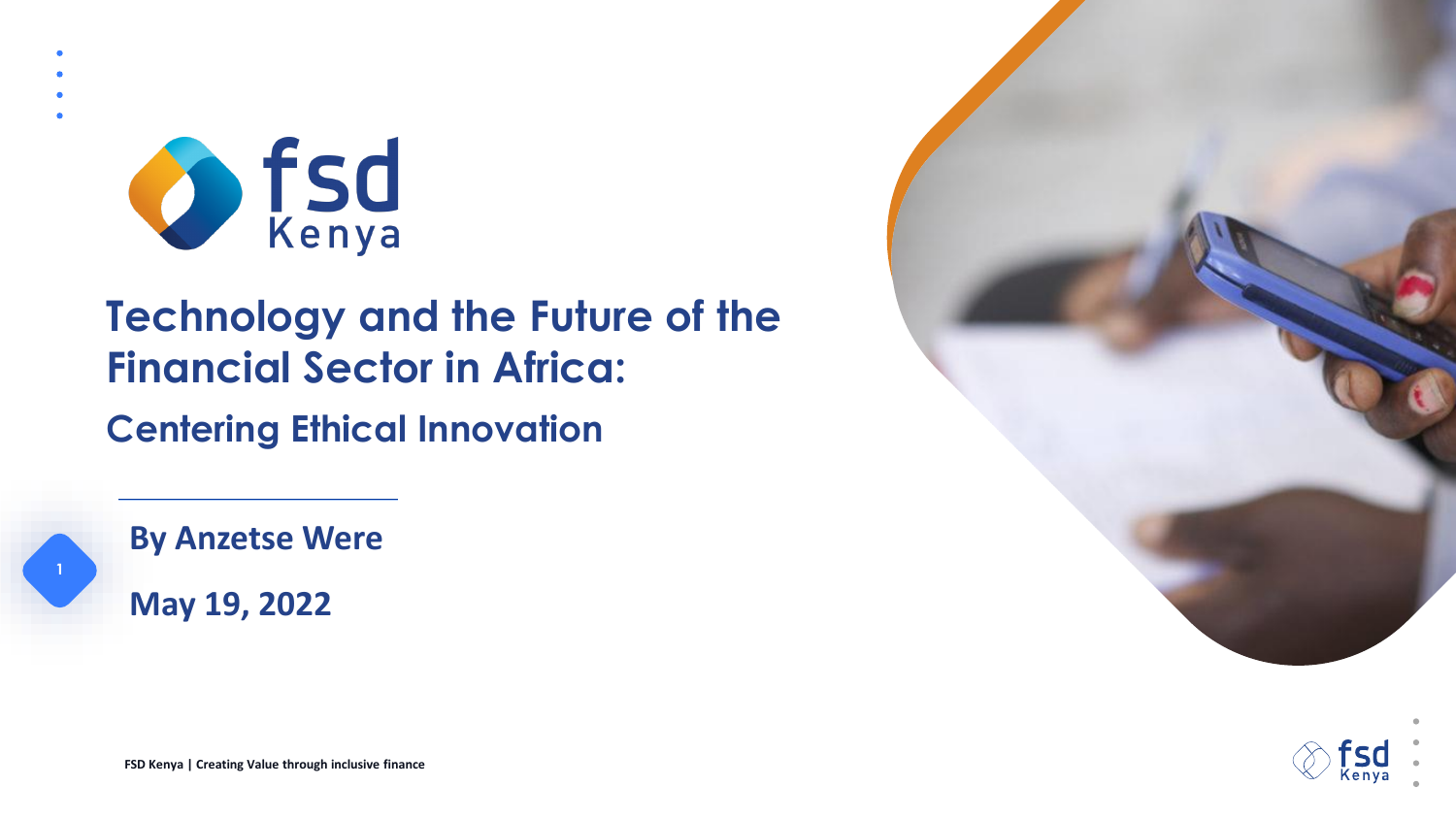# **The role of technology in financial inclusion in Kenya**



This growth is due to financial technology and innovations especially in **mobile money** and **mobile banking.**

FSD Kenya Creating value through inclusive finance **2FSD Kenya** Creating value through inclusive finance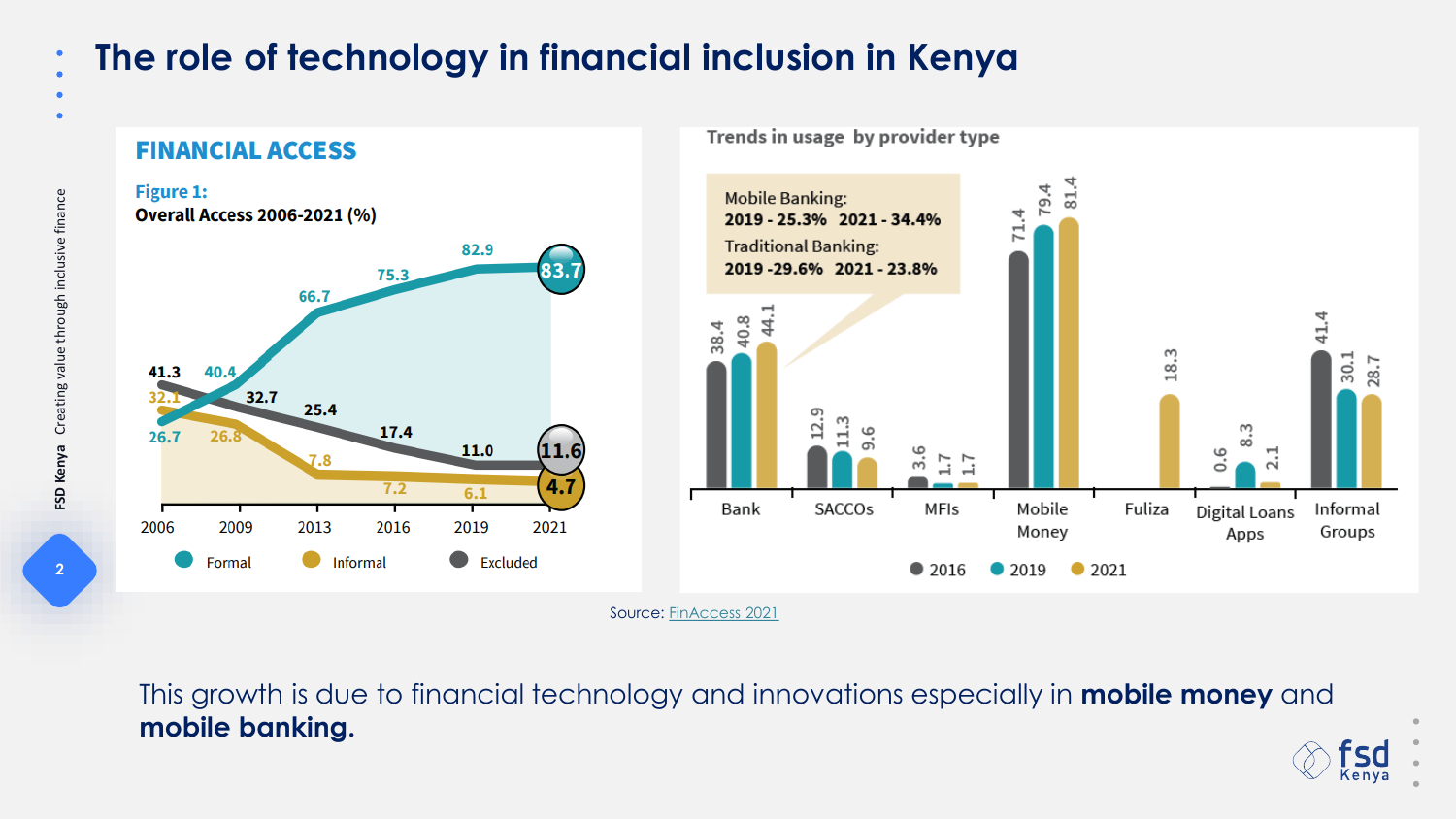### **Issues in the quality of financial inclusion**

- **Inadequate financial literacy**: Low awareness, knowledge, skill, and attitude necessary to make sound financial decisions.
- **Unexpected charges and transparency**: Insufficient information on charges levied on products and services.
- **Money loss and incidences of fraud** Cybercrime, identity theft, internal fraud, card fraud, phone fraud, hoax phone calls/sms/malware
- **Poor service, system down time and outages**: Inability to transact, inability to access account, ATM/ machine not working, delays in getting loan/slower approval process due to system down.
- **Mobile gambling**: 18- 25 year olds constitute 19.1% of those who bet; 15% of youths between age 18-25 years perceive betting as a source of income. Source: [FinAccess 2021](https://www.fsdkenya.org/blogs-publications/publications/finaccess-household-surveys/)



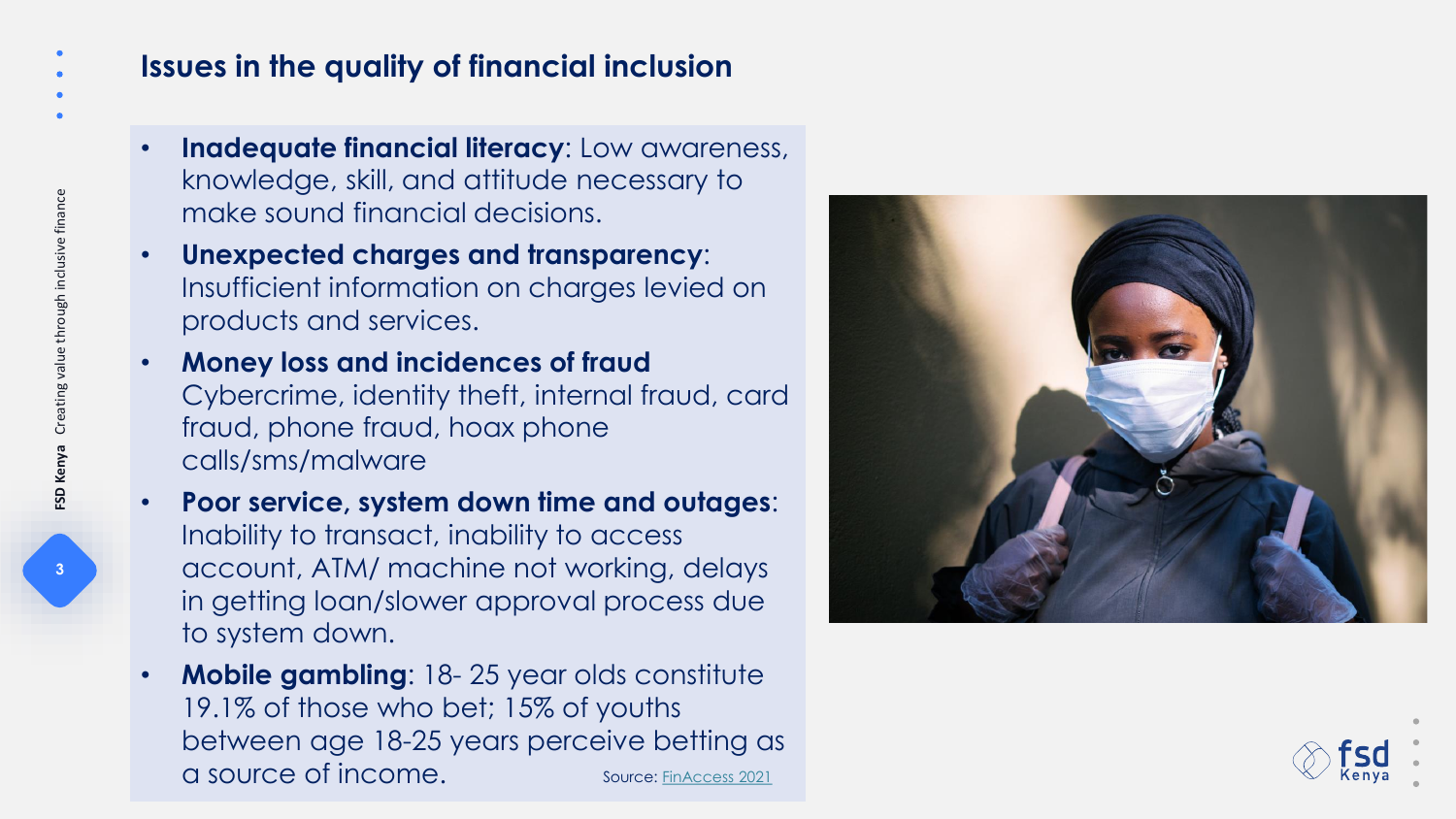# **Financial health versus financial inclusion**

- Financial health provides information on the **outcome of financial inclusion** in terms of the resilience of the population and its potential for growth.
- Financial health **goes beyond the financial sector** as people's resilience and growth also depends on wider economic conditions as well as access to services such as social protection, health and education.

#### Ability to manage day to day:

- Never went without food during the last year
- Doesn't not have trouble making ends meet between income cycles
- Has a plan/budget for allocating income and expenses

#### Ability to cope with risk:

- Never went without medicine in the last year
- Regularly kept money aside for emergencies
- Can get hold of a lump sum within 3 days

#### Ability to invest in the future:

- Using savings or credit to invest in productive assets
- Education or old age; is using /plans to use savings
- Pension or investment income to make ends meet in old age; has been regularly putting aside money for the future

### The **financial health of Kenyans has been deteriorating**  since 2016 even as financial inclusion rises.

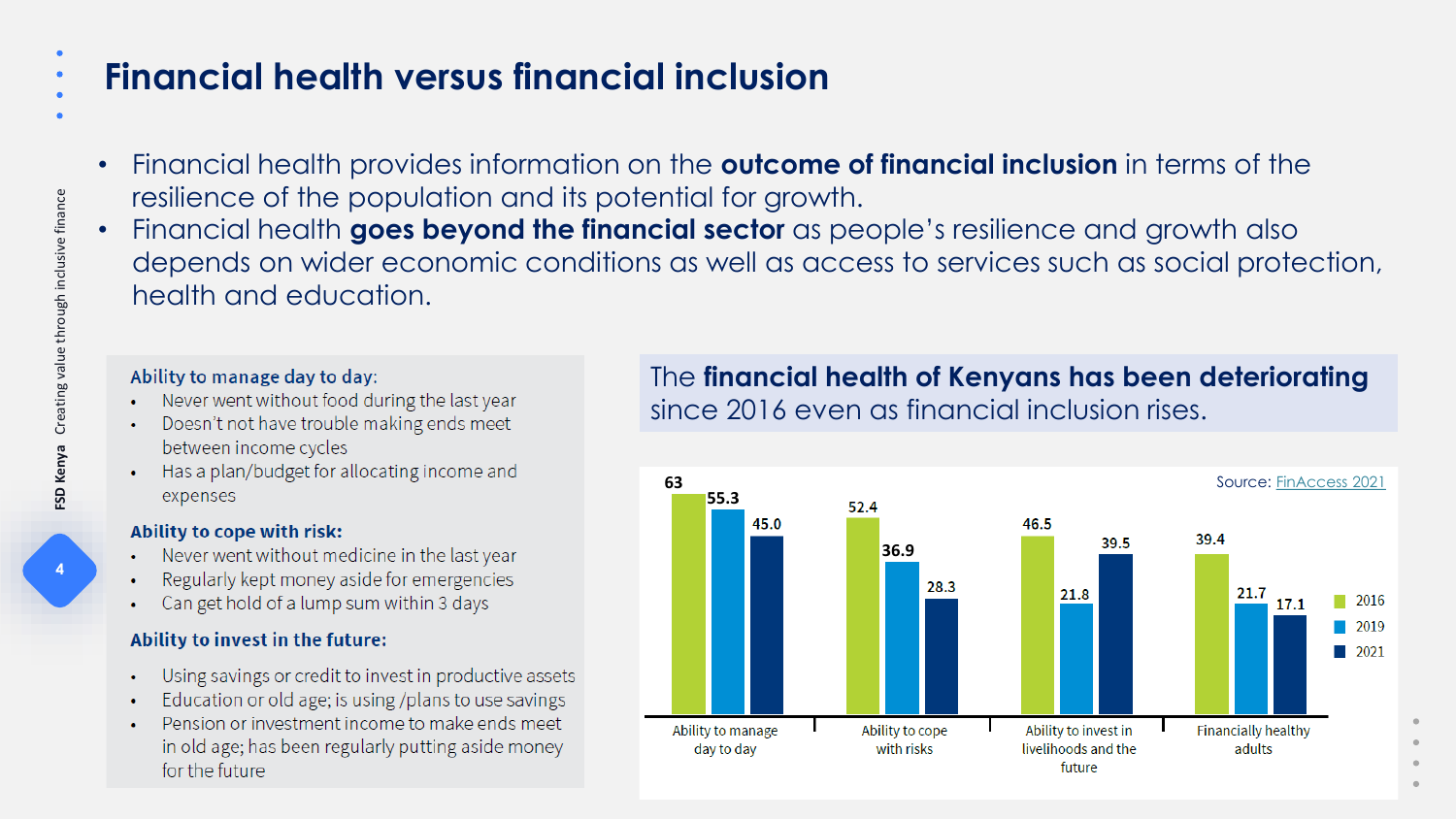# **Scale of fintech investment in Africa**

- **Investment landscape in Africa**: FDI focus is shifting from extractives to technology, manufacturing and services.
- **[FDI in 2020](https://assets.ey.com/content/dam/ey-sites/ey-com/en_za/topics/attractiveness/reports/ey-aar-reset-for-growth-final.pdf)**: After business services, the telecoms and technology sectors received the most FDI projects in 2020.

#### • **Fintech investment**:

- o FinTech remains the largest beneficiary of investments across financial [services, attracting 33% of total tech](https://assets.ey.com/content/dam/ey-sites/ey-com/en_za/topics/attractiveness/reports/ey-aar-reset-for-growth-final.pdf)  start-up investments in 2020.
- o 50% of African tech's \$2bn funding went to [fintech startups in 2021](https://member.fintech.global/2022/01/19/fintech-investment-in-africa-nearly-quadrupled-in-2021-driven-by-paytech-and-lending-deals/).
- o The ['Big Four' countries](https://www.weforum.org/agenda/2022/02/four-inspiring-things-emerging-in-the-african-tech-space/#:~:text=Africa), Nigeria, South Africa, Egypt, and Kenya, received 81% of the investments in 2021.

African FinTech Investment, 2017 - 2021 (USD, number of deals)

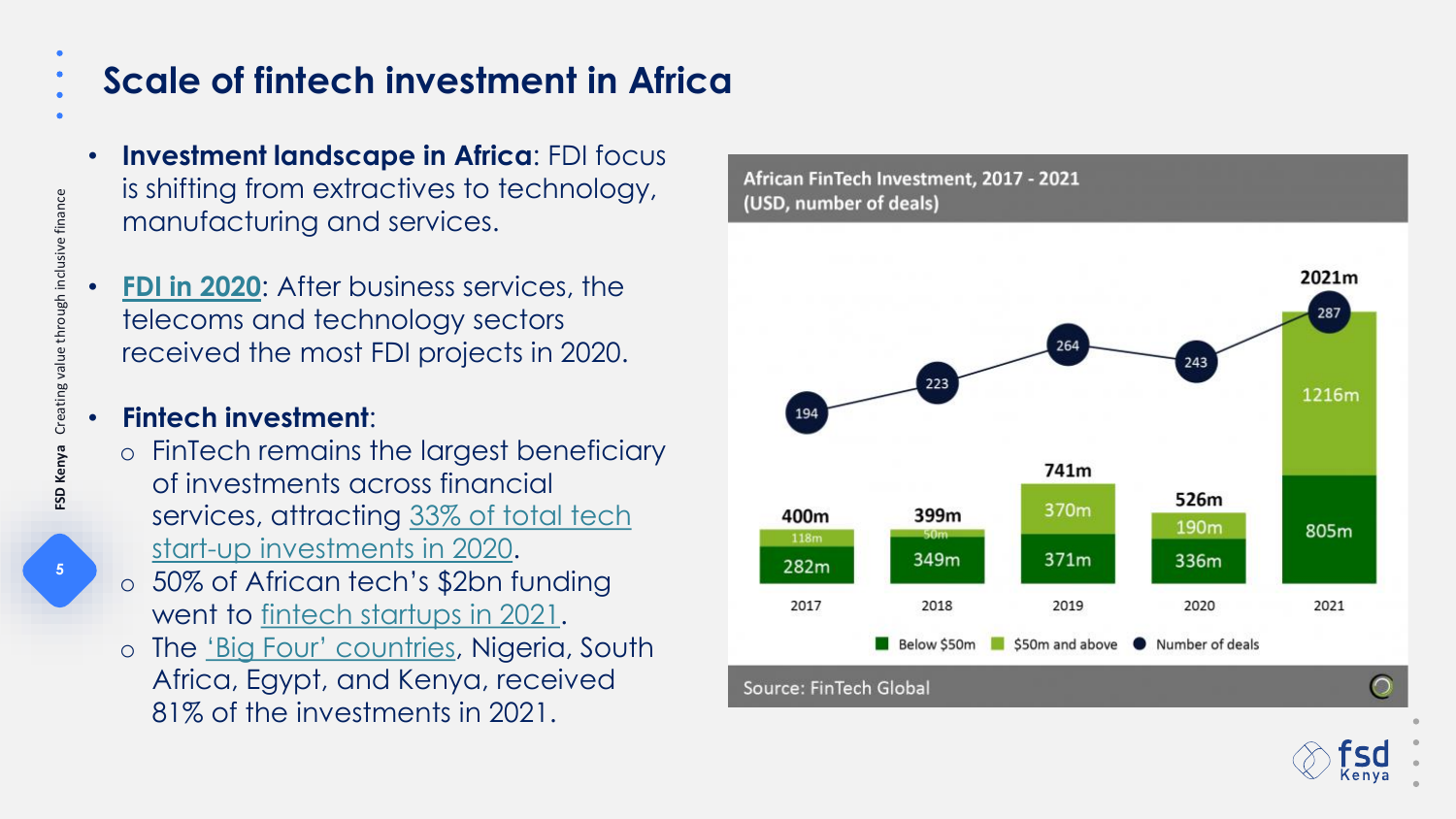## **Dynamic ecosystem for fintech: How do you support impactful innovation?**

### **INNOVATION FOR IMPACT**

- Innovation that is focused on **lowincome households and MSMEs.**
- Innovation that strengthens the ability of low income households and MSMEs to **participate effectively in the economy** as consumers or producers.
- Innovation that creates products and/or services that are **useful, trustworthy** and **affordable**.
- Innovation that alleviates poverty, builds wealth, improves financial health, reduces inequality, and fosters resilience and economic freedom.



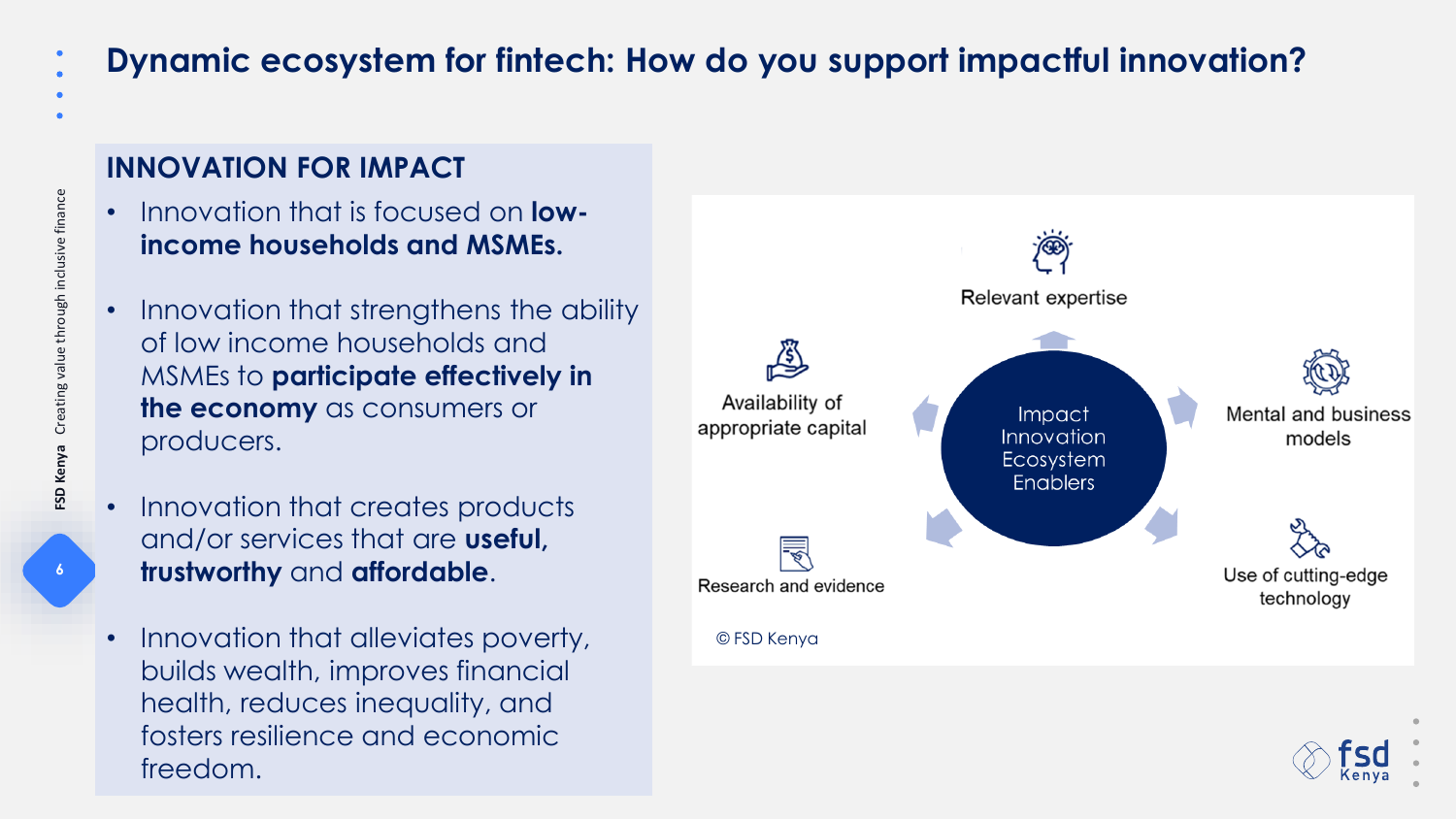# **What ethical risk looks like in fintech innovation**

- The dominant features of risk, how it is defined and managed often depend on the entity interacting with the fintech product/service.
- For example, key points of risk for a regulator, differ from those of fintech innovators, which also differ to those of consumers.



FSD Kenya Creating value through inclusive finance **7FSD Kenya** Creating value through inclusive finance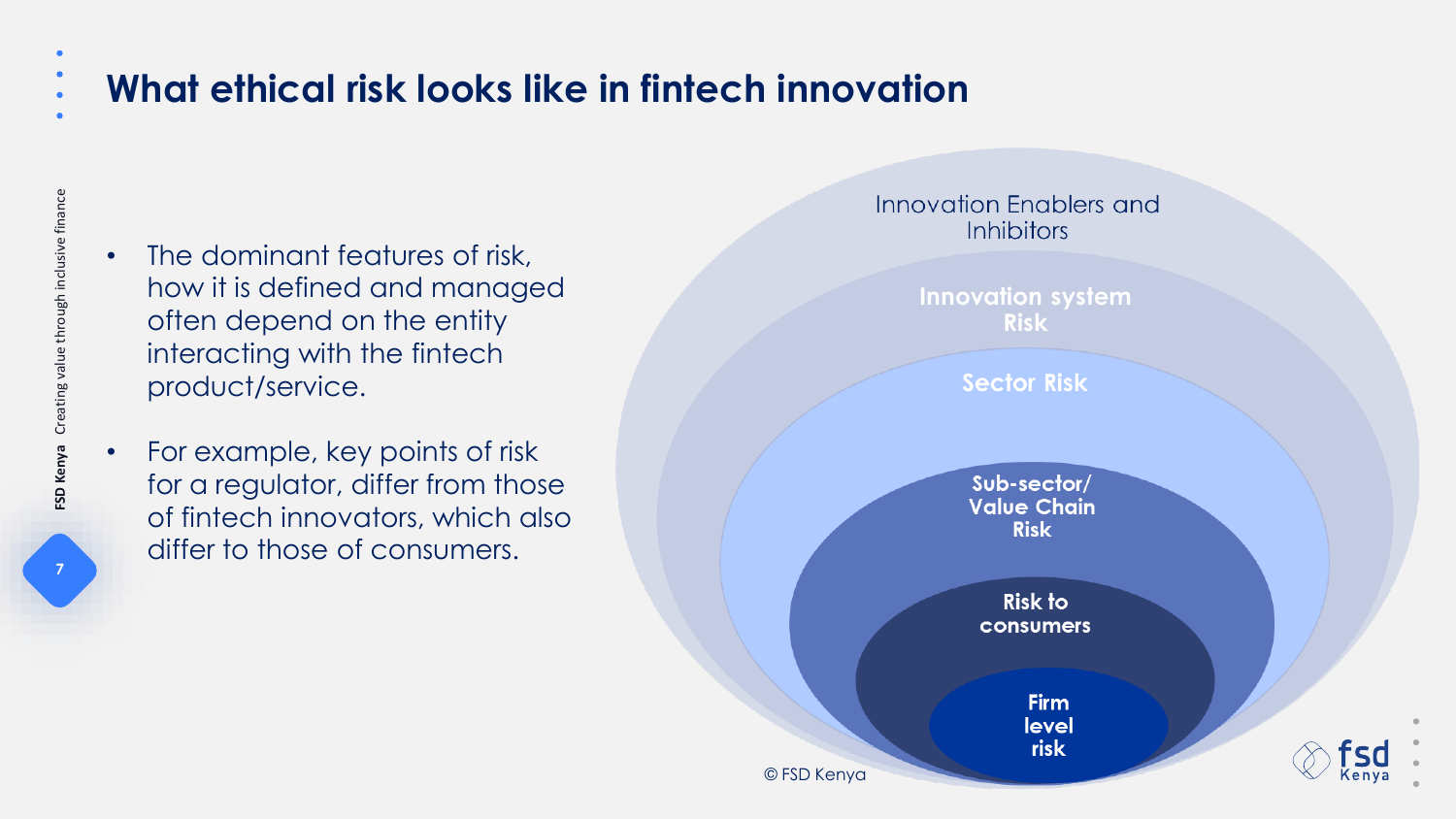# **Issues to consider in a dynamic fintech innovation ecosystem**

#### **Issues dominant at sub-sector, sector and innovation ecosystem level**

- **Who is ultimately responsible?**: Some innovations straddle the mandates of different regulators. While separate approvals can be secured from each—who is responsible for looking at how the innovation affects the entire sector or how the sub-sectors affect each other?
	- **How are risks prioritized and is the process fair?** While there are unified risks to be managed, how is the framing of what is risky prioritized? Whose views are considered?
- **Fintech and digital inequality**: Bottlenecks to tech adoption (phone type, financial bandwidth, starting capabilities, digital literacy) inform who is locked out benefitting from of a fintech innovation- who manages this?



Smartphone ownership in Kenya

**Timeframe management**: Innovators want quick approval for products and services whose impacts that are not clear with the possibility of those impacts evolving/ maturing over time. How is innovation encouraged without fostering undue sector instability/causing instability in other sectors/ exposing consumers to harm?

-8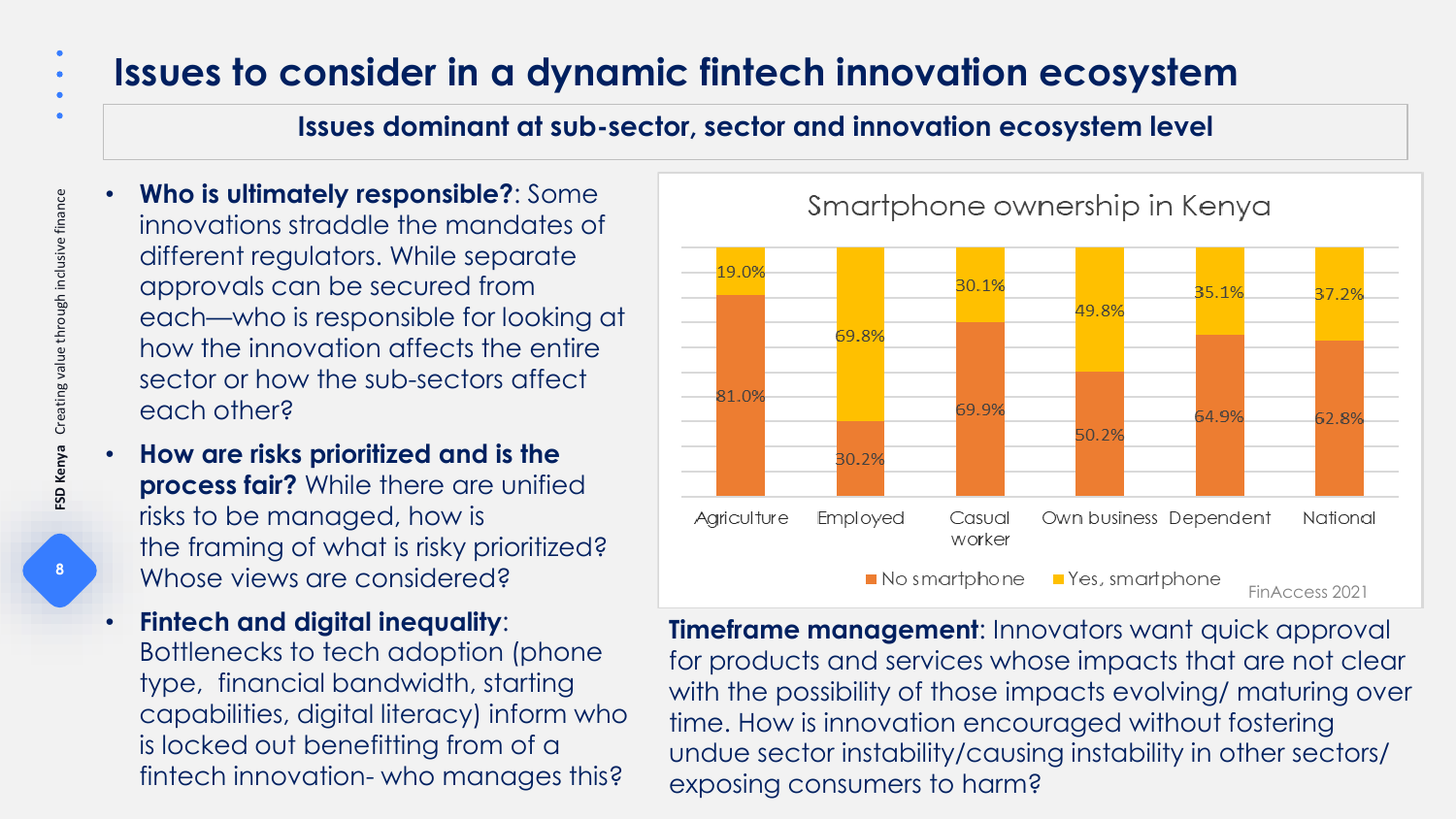# **Issues to consider in a dynamic fintech innovation ecosystem**

#### **Issues dominant at firm, consumer, sub-sector, level**

- **Incentives, innovation, 'hype' and over-selling**: Some are incentivized by factors other than innovating to deliver value. Sometimes unclear what problem the innovator is solving- it seems some innovations are looking for a problem to solve with their 'innovation'.
- **Governance**: Serious emerging issues around the conduct of certain innovators and the firms they found.
- **Burdening the vulnerable**: Sometimes there is an implicit assumption that the vulnerable especially low-income groups should shoulder the risk as the firm/innovator figures out whether the fintech solution even really works.
- **Unclear policy paths to approval**: Regulators can do more to make the process, timeframe and requirements for innovators clearer.
- **Lack of creative support and financial instruments**: Large volumes of money but there are limited funders with the required level of flexibility, creativity and appetite to finance and support the different stages of innovation.